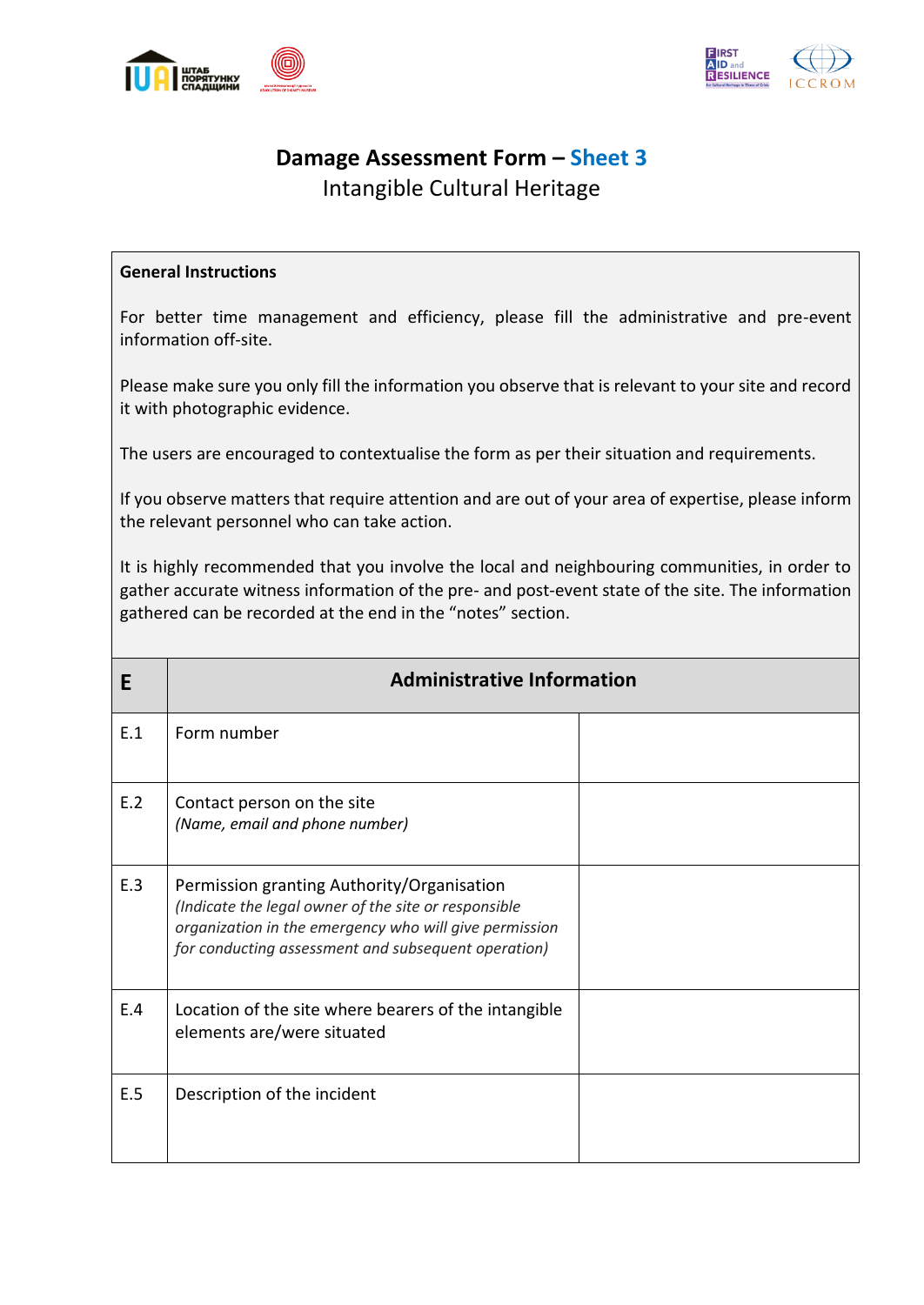

 $\overline{\phantom{a}}$ 

 $\mathsf{l}$ 



| E.6 | Primary hazard                                                                                               | Bomb and bomb induced fire<br>П.<br>$\Box$ Missile |
|-----|--------------------------------------------------------------------------------------------------------------|----------------------------------------------------|
|     |                                                                                                              | $\Box$ Extreme physical forces<br>Other:<br>П      |
|     | Associated secondary/simultaneous hazard                                                                     | Natural:<br>П<br>$\Box$ Man-made:                  |
| E.7 | Have the bearers of the heritage or the<br>communities directly associated, been displaced<br>and/or killed? | $\Box$ Yes<br>No<br>П                              |

| F   | <b>Description of Elements</b>                                                                                                                                                                                                                                                                                                                                                                                                                                                                                                                                                                                                                                                                                                                    |                                                                                                                                                                                                                                                                                                                                |  |
|-----|---------------------------------------------------------------------------------------------------------------------------------------------------------------------------------------------------------------------------------------------------------------------------------------------------------------------------------------------------------------------------------------------------------------------------------------------------------------------------------------------------------------------------------------------------------------------------------------------------------------------------------------------------------------------------------------------------------------------------------------------------|--------------------------------------------------------------------------------------------------------------------------------------------------------------------------------------------------------------------------------------------------------------------------------------------------------------------------------|--|
| F.1 | Name/description of element                                                                                                                                                                                                                                                                                                                                                                                                                                                                                                                                                                                                                                                                                                                       |                                                                                                                                                                                                                                                                                                                                |  |
| F.2 | Type of element                                                                                                                                                                                                                                                                                                                                                                                                                                                                                                                                                                                                                                                                                                                                   | $\Box$ Oral traditions and expressions, including<br>language<br>$\Box$ Performing arts<br>$\Box$ Social practices, rituals and festive events<br>$\Box$ Knowledge and practices concerning nature<br>and the universe<br>$\Box$ Traditional craftsmanship<br>$\Box$ Science/skills related to nuclear energy<br>$\Box$ Other: |  |
|     | Note: The types of elements listed above comply with the 2003 UNESCO Convention for<br>the Safeguarding of Intangible Heritage. While it may not always be easy to differentiate<br>between these categories, it is recommended that, in the aftermath of an emergency,<br>teams agree on their interpretation of the categories, and group the affected intangible<br>cultural heritage accordingly. The main purpose of determining the type of element in<br>question is to gain a better understanding of which kinds of intangible cultural heritage<br>are (the most) affected. If relevant, teams may also wish to replace these categories with<br>more locally relevant terms (e.g. festivals, masked dances, music, religious rituals). |                                                                                                                                                                                                                                                                                                                                |  |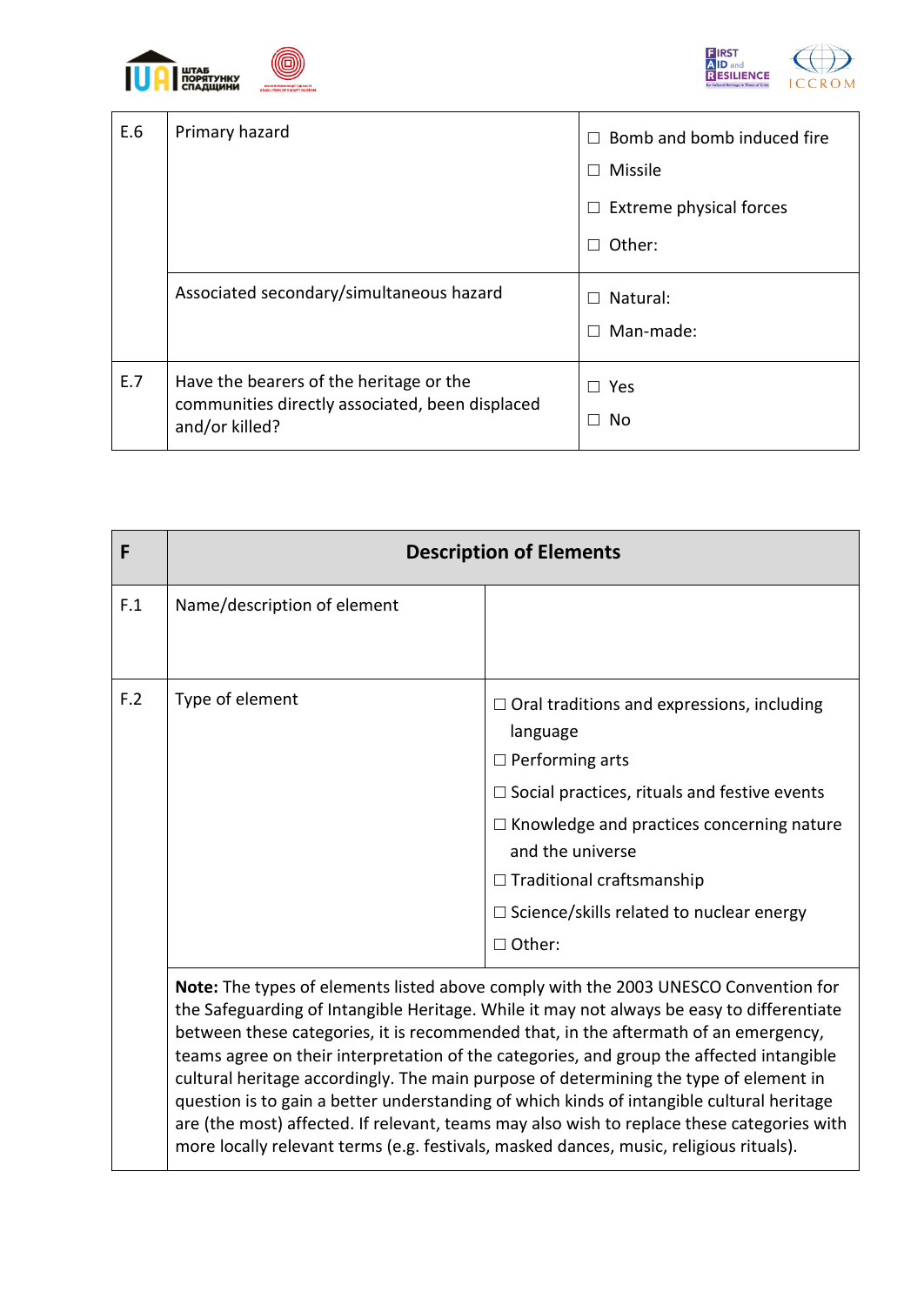





| F.3 | Level of protection                                                                                                                                                                                                                                                                                                                                                                                                                                                                                                                                                                                                                                                                                                                                                                                                                                                                                                                                                                                                                                                                 | $\Box$ International<br>$\Box$ National<br>$\Box$ State level<br>$\Box$ Local/community level<br>□ Unprotected<br>□ Other:                                         |                                                                                          |          |        |
|-----|-------------------------------------------------------------------------------------------------------------------------------------------------------------------------------------------------------------------------------------------------------------------------------------------------------------------------------------------------------------------------------------------------------------------------------------------------------------------------------------------------------------------------------------------------------------------------------------------------------------------------------------------------------------------------------------------------------------------------------------------------------------------------------------------------------------------------------------------------------------------------------------------------------------------------------------------------------------------------------------------------------------------------------------------------------------------------------------|--------------------------------------------------------------------------------------------------------------------------------------------------------------------|------------------------------------------------------------------------------------------|----------|--------|
| F.4 | In case of cultural industries, crafts etc.,<br>please specify which of the following<br>were affected                                                                                                                                                                                                                                                                                                                                                                                                                                                                                                                                                                                                                                                                                                                                                                                                                                                                                                                                                                              | $\Box$ Raw materials<br>$\Box$ Production space, machinery, tools, stocks<br>of products/material<br>$\Box$ Staff, skilled labour<br>$\Box$ Transmission of skills |                                                                                          |          |        |
| F.5 | Description of effects                                                                                                                                                                                                                                                                                                                                                                                                                                                                                                                                                                                                                                                                                                                                                                                                                                                                                                                                                                                                                                                              |                                                                                                                                                                    | Minor                                                                                    | Moderate | Severe |
|     |                                                                                                                                                                                                                                                                                                                                                                                                                                                                                                                                                                                                                                                                                                                                                                                                                                                                                                                                                                                                                                                                                     | Tangible<br>assets                                                                                                                                                 |                                                                                          | П        | $\Box$ |
|     |                                                                                                                                                                                                                                                                                                                                                                                                                                                                                                                                                                                                                                                                                                                                                                                                                                                                                                                                                                                                                                                                                     | People                                                                                                                                                             | $\Box$                                                                                   | П        | $\Box$ |
|     |                                                                                                                                                                                                                                                                                                                                                                                                                                                                                                                                                                                                                                                                                                                                                                                                                                                                                                                                                                                                                                                                                     | Knowledge<br>and<br>traditions                                                                                                                                     | П                                                                                        | П        | П      |
| F.6 | Explanation (for each of the three levels, describe how the heritage has been affected.<br>Consider elements of access and long-term transmission and continuation).<br>Note on 'damage levels': The extent to which an element has been affected (minor,<br>moderate or severe) will depend on the specific situation. Where possible, compare the<br>severity level of the effects on different intangible cultural heritage of the same type (e.g.<br>various festivals), or of intangible cultural heritage of different types (festivals, religious<br>practices, crafts, etc.). The methodology should be agreed upon by the assessment team<br>prior to undertaking the assessment, and may be further adjusted after the assessment,<br>in discussion with the entire team. The main purpose of assessing damage levels is to gain<br>an understanding of which types of intangible cultural heritage, or which specific<br>intangible cultural heritage elements, have been more severely affected than others.<br>Level of continuity of function<br>$\Box$ No disruption |                                                                                                                                                                    |                                                                                          |          |        |
|     |                                                                                                                                                                                                                                                                                                                                                                                                                                                                                                                                                                                                                                                                                                                                                                                                                                                                                                                                                                                                                                                                                     |                                                                                                                                                                    | $\Box$ Total disruption<br>$\Box$ Disruption at specific site but continued<br>elsewhere |          |        |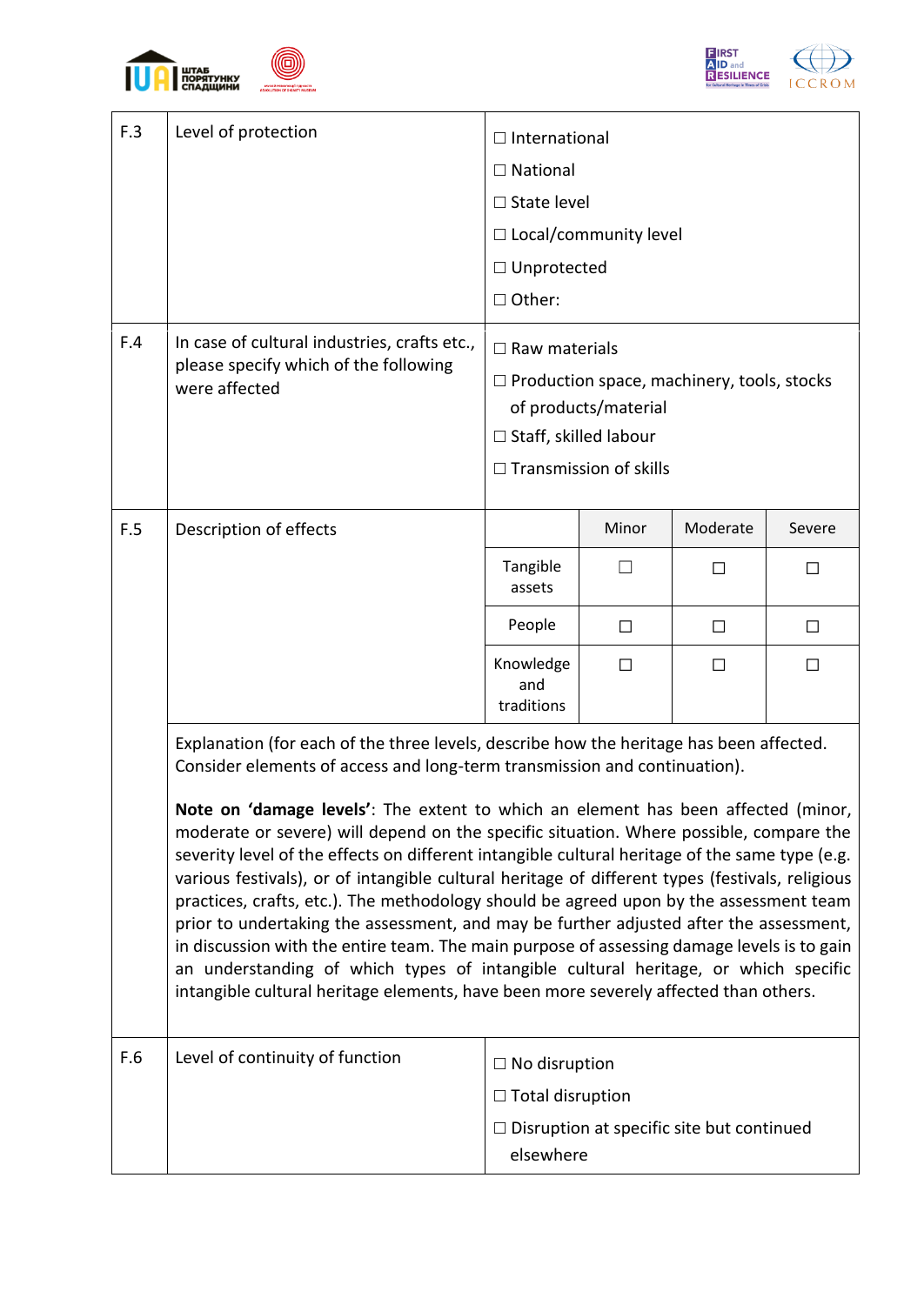





| F.7               | How effects on heritage element are<br>affecting the community<br>(When possible, add estimate number or<br>percentage of affected people/households) |                            | $\Box$ Directly<br>$\Box$ Indirectly                                                                                                         |                                                                                                      |                                      |
|-------------------|-------------------------------------------------------------------------------------------------------------------------------------------------------|----------------------------|----------------------------------------------------------------------------------------------------------------------------------------------|------------------------------------------------------------------------------------------------------|--------------------------------------|
| F.8               | Are there any secondary risks to be<br>considered?                                                                                                    |                            | $\Box$ Vandalism and looting<br>$\Box$ Community displacement<br>$\Box$ Arson<br>□ Change/loss of value<br>$\Box$ Conflict<br>$\Box$ Others: |                                                                                                      |                                      |
| F.9               | Risk assessment for elements                                                                                                                          |                            |                                                                                                                                              |                                                                                                      |                                      |
| Primary<br>Hazard |                                                                                                                                                       | Secondary<br>Hazards       | Immediate Risk<br>(Potential impact on<br>safety/heritage values)                                                                            | <b>Vulnerability Factors</b><br>(Underlying causes)                                                  | Corresponding<br>recommended actions |
| <b>Example</b>    |                                                                                                                                                       |                            |                                                                                                                                              |                                                                                                      |                                      |
| War               |                                                                                                                                                       | <b>Bombing</b><br>and fire | Lives of practitioners<br>at risk;<br>Practice likely to be<br>discontinued due to<br>social upheaval.                                       | Inadequate housing;<br>lack of insurance or<br>indemnity coverage;<br>no steady source of<br>income. | Provide adequate<br>shelters, etc.   |
| Notes:            |                                                                                                                                                       |                            |                                                                                                                                              |                                                                                                      |                                      |